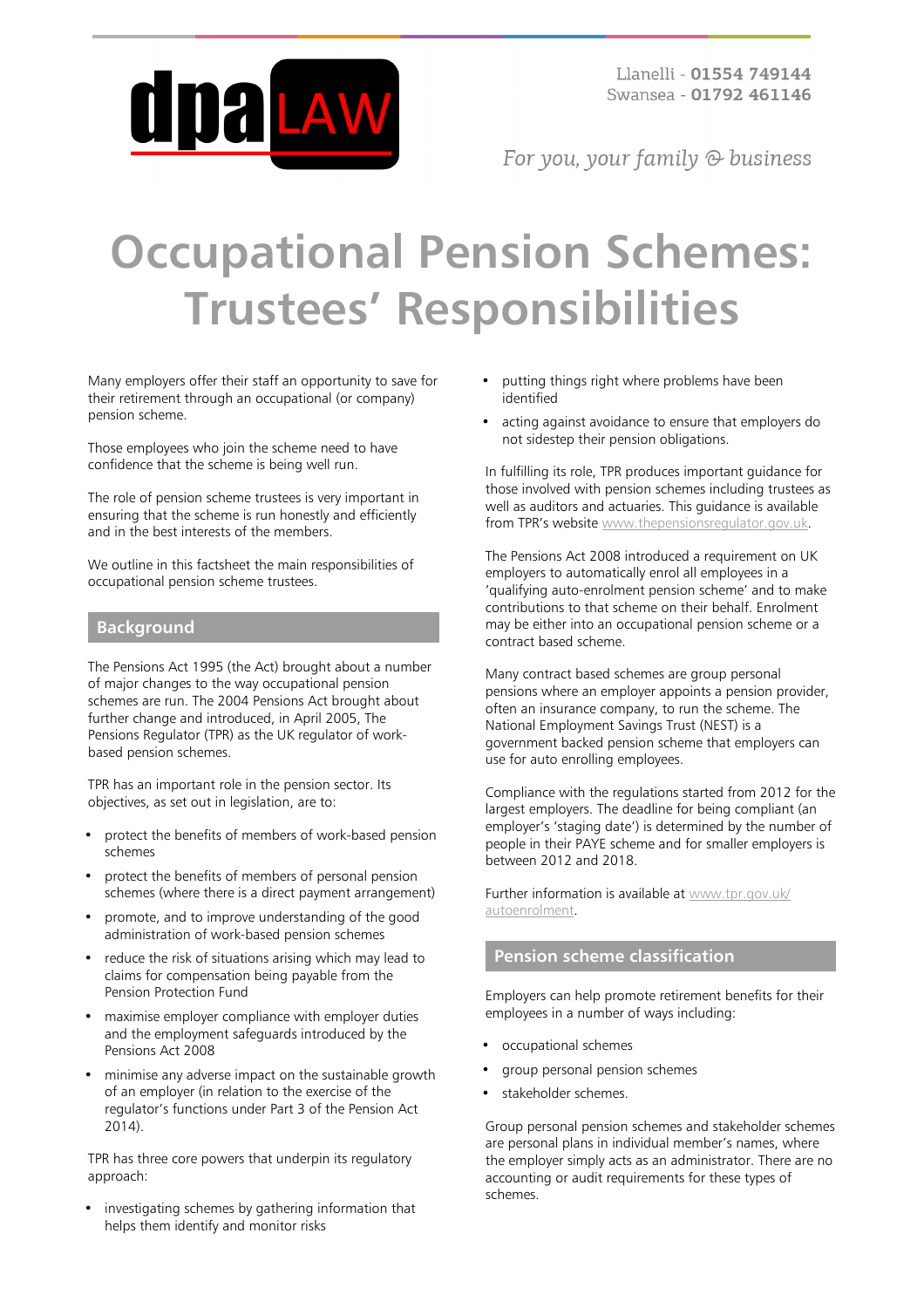An occupational pension is an arrangement an employer can use to provide benefits for their employees when they leave or retire.

There are two main types of occupational pension scheme in the UK:

- salary-related schemes
- money purchase schemes.

Whatever the type of scheme, it will usually have trustees.

#### **The role of trustees**

Most company pension schemes in the UK are set up as trusts. There are two main reasons for this:

- it is necessary in order to gain most of the tax advantages
- it makes sure that the assets of the pension scheme are kept separate from those of the employer.

A trustee is a person or company, acting separately from an employer, who holds assets for the beneficiaries of the pension scheme. Trustees are responsible for ensuring that the pension scheme is run properly and that members' benefits are secure.

In fulfilling their role, trustees must be aware of their legal duties and responsibilities. The law requires trustees to have knowledge and understanding of, amongst other things, the law relating to pensions and trusts, the funding of pension schemes and the investment of scheme assets.

The law also requires trustees to be familiar with:

- certain pension scheme documents including the trust deed and rules
- the statements of investment principles and funding principles.

A code of practice has been issued by TPR explaining what trustees need to do in order to comply with the law in this area. Trustees should arrange appropriate training as soon as they are appointed and should then continue with their learning to keep their knowledge up to date. New trustees have six months from their appointment date to comply with this requirement.

# **Trustees' duties and responsibilities**

Trustees have a number of very important duties and responsibilities, which include:

- acting impartially, prudently, responsibly and honestly and in the best interests of scheme beneficiaries
- acting in line with the trust deed, scheme rules and the legal framework surrounding pensions.

In addition to these general duties, trustees also have a number of specific duties and tasks that they must carry out. The main tasks are to ensure the following happen.

# **Contributions**

• The employer accurately pays over contributions on time. There are strict rules covering this area.

## **Financial records and requirements**

- The right benefits are paid out on time.
- An annual report is prepared (see annual report below).
- An auditor's statement is obtained confirming details of the payment of contributions to the scheme and, if required, an audit of the scheme accounts is arranged.

#### **Investment**

• The pension fund is properly invested in line with the scheme's investment principles and relevant law.

# **Professional advisers**

Suitable professional advisers are appointed as running a pension scheme is complicated and often specialist advice will be needed.

## **Pension scheme records**

• Full and accurate accounting records are kept, which include records of past and present members, transactions into, and out of, the scheme and written records of trustees' meetings.

#### **Members**

• Members and others are provided with information about the scheme and their personal benefits.

# **Registration, the scheme return and collecting the levy**

TPR is provided with information required by law for the register, that the scheme's annual return is completed and the annual levy for the scheme is paid.

## **Related matters**

# **Reporting to TPR**

Where a breach of law takes place and it is likely to be materially significant to TPR, trustees and indeed others involved in running the scheme have a legal duty to report the breach to the regulator. Code of practice 01, 'Reporting breaches of the law' provides guidance on the factors that should be considered when deciding to make a report.

In addition, trustees also have to notify TPR when particular scheme-related events happen. These are known as 'notifiable events', also the subject of a code of practice.